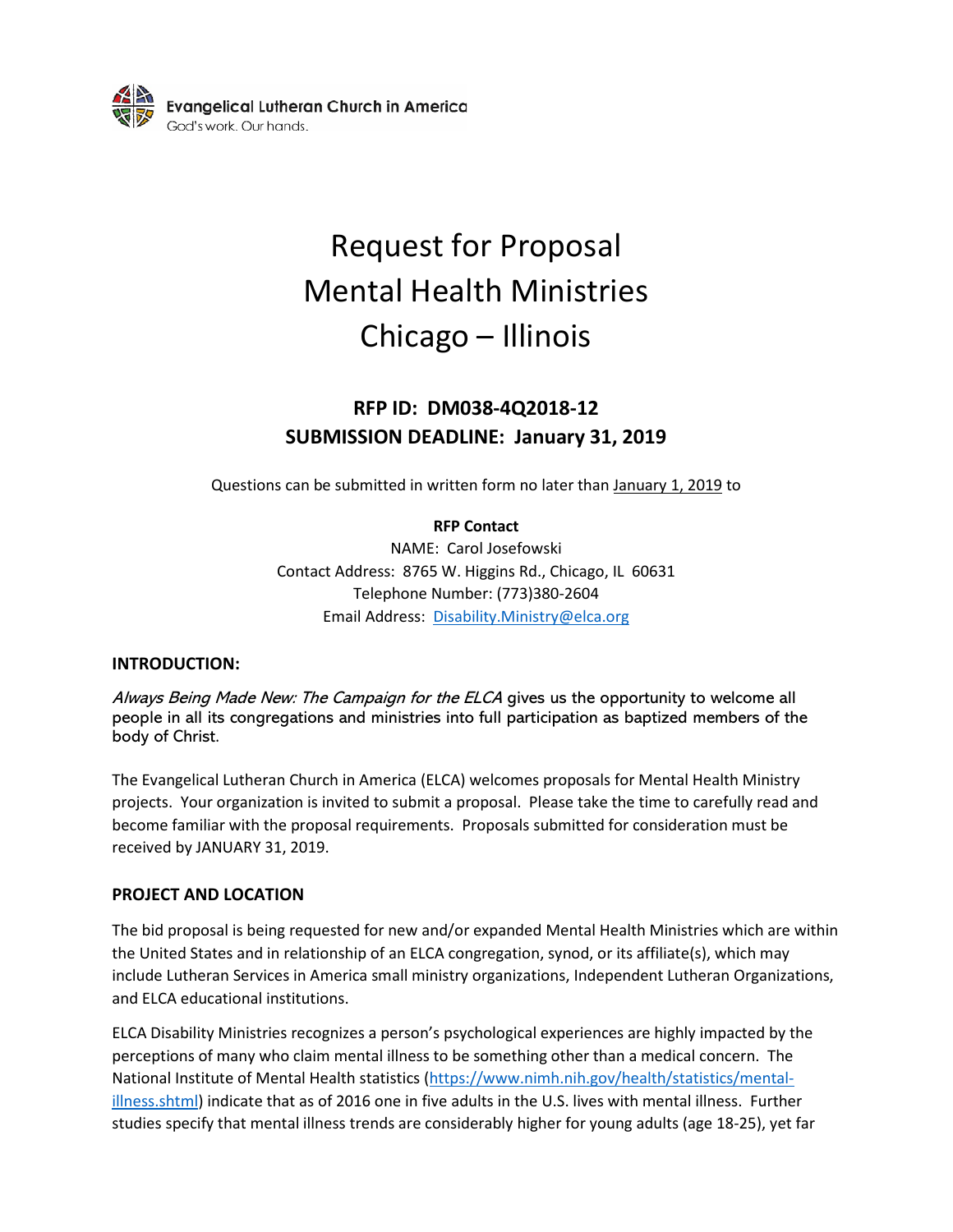fewer young adults are treated for mental illness than adults ranging in ages between 26-49 or over 50. Currently, it is estimated that 49.5% of today's adolescents (age 13-18) will experience mental illness in their lifetime. Persons with disabilities benefit greatly from holistic care and support; spiritual care, faith development, church membership and fellowship compliment medical treatment and access to social services addressing mental health.

#### **PROJECT OBJECTIVE**

The Mental Health Ministry project seeks to address ways in which we can learn with, and from, one another by addressing the stigma, growing in awareness, becoming better informed, and learning how to accompany persons in need of support and their families. Persons with varying abilities are seeking and/or dedicated to living a life of faith and growing in their faith just as every Christian does. Through the power of the Holy Spirit and in relationship with others, many of God's beloved live with varying degrees of cognitive, developmental, learning, physical, psychological, and sensory related abilities. The church is a place where all of God's people belong; without these members the body of Christ becomes incomplete and is unreconciled.

Amidst Suicide Awareness month (September) and Mental Health Awareness week (October 7-13), the ELCA Disability Ministries Team has created an RFP for 2019 to engage the church and its members in becoming healthy in mind, body, and spirit, as well as nurture the relationships between us as members of one body, the reconciled body of Christ. **We seek to make possible 25 collaborative grants for up to \$10,000 each between an ELCA entity and an existing ELCA partnered mental health service organization** *(such as Suicide Prevention Ministry, Pathways to Promise, and the National Alliance for Mental Illness)***.** We hope that you will consider our invitation to partner with one of the suggested organizations to develop a 3-6 month mental health ministry plan that enriches the work God entrusts to you. We encourage you to envision a ministry of welcome, accompaniment, and hope for persons with mental illness and their loved ones, as well as one where congregants become more aware, better equipped, and prepared for loving relationships of mutuality with persons with disabilities and their loved ones.

To apply, at least one of the following three Disability Ministries Campaign priorities must be addressed by the ELCA entity within the proposal for an award to occur…

- 1. Preparing leaders for serving people with disabilities (including persons living with mental illness), raising up people with disabilities for leadership positions and encouraging the participation of those with disabilities in the wider church.
- 2. Equipping our synods, congregations, and members with relevant and practical information enabling them to welcome and support individuals with disabilities (including mental illness) and their families so they may participate fully in the life of the congregation and, together, all may experience being the body of Christ.
- 3. Connecting and gathering persons with disabilities (including mental illness) and various groups and loved ones within the church so they may help us become an inclusive, supportive, and whole community of faith.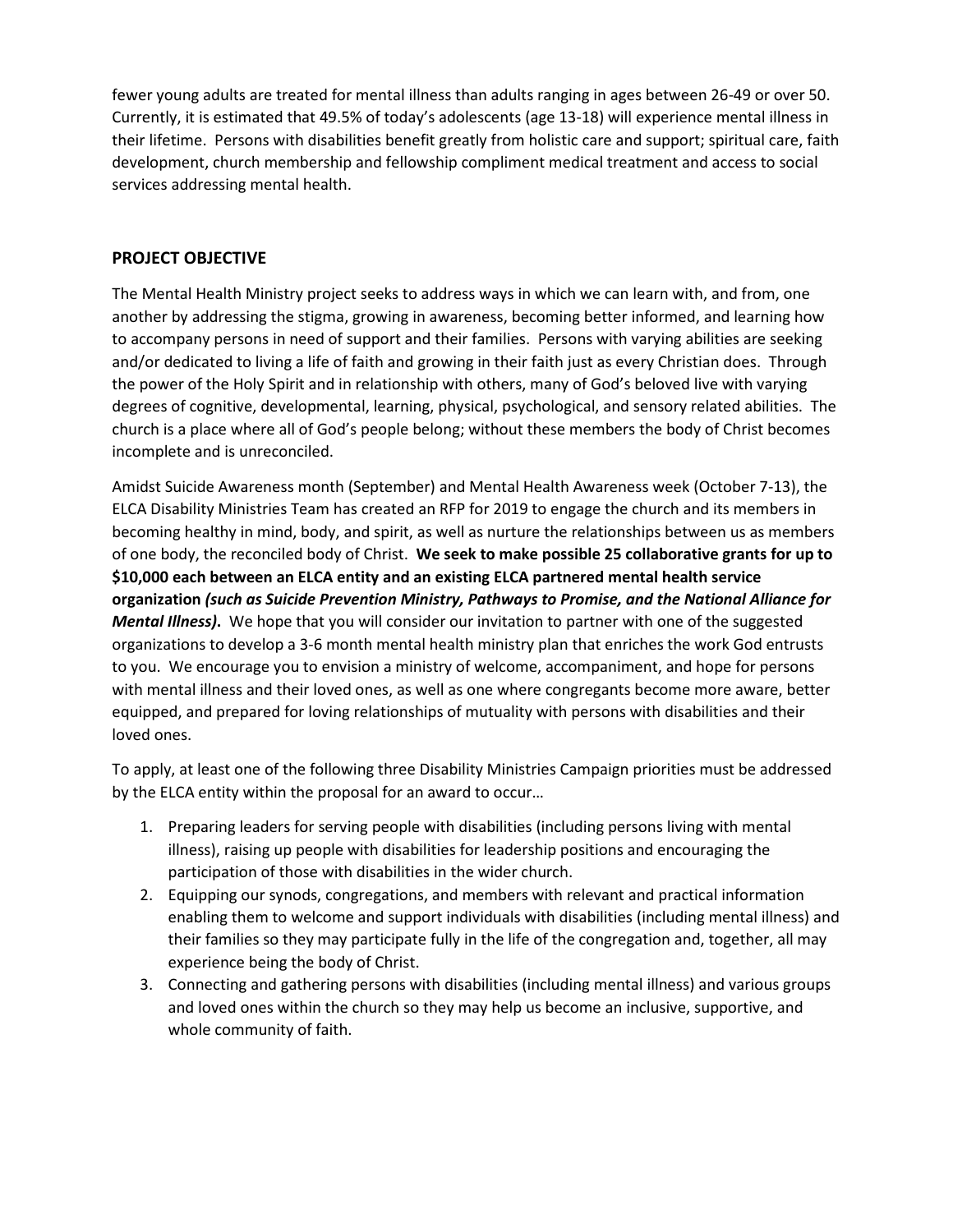#### **SCHEDULED TIMELINE**

The following timelines have been established to ensure that our project objective is achieved; however, the following project timeline shall be subject to change when deemed necessary by the Evangelical Lutheran Church in America and its staff and constituencies.

| <b>MILESTONE</b>            | DATE                    |
|-----------------------------|-------------------------|
| <b>RFP Announcement</b>     | October 7, 2018         |
| <b>Proposal Inquiries</b>   | <b>January 1, 2019</b>  |
| <b>Application Deadline</b> | <b>January 31, 2019</b> |
| \$250,000 FUNDED            | <b>January 31, 2020</b> |

#### **PROPOSAL EXPECTATIONS**

The Evangelical Lutheran Church in America shall award the contract to the proposals that best accommodate the various project requirements. The ELCA reserves the right to award any contract prior to the proposal deadline stated within the "Scheduled Timeline" or prior to the receipt of all proposals and award and/or refuse any proposal or contract without obligation to either the ELCA or to any Bidder offering or submitting a proposal.

A reporting back of outcomes to ELCA Disability Ministries will be developed with those designated to be awarded funds. Reporting time frames and expectations are negotiated after award determination, with mutually agreed upon terms between those applying and ELCA Disability Ministries staff and review team, and prior to funding.

#### **DEADLINE TO SUBMIT PROPOSAL**

All proposals must be received by the ELCA no later than **January 31, 2019** for consideration in the project proposal selection process. If extension to such Request for Proposal arises, such information will be posted at [https://elca.org/disability.](https://elca.org/disability)

#### **PROPOSAL SELECTION CRITERIA**

Proposals received by the stated deadline will be given consideration on a first come, first serve basis. Applications submitted prior to the deadline will be reviewed and evaluated based upon information provided in the submitted proposal and accompanying documents received upon submission. The following criteria will be given considerable weight in the proposal selection process:

- Proposals received by the stipulated deadline are applied for via the ELCA GrantMaker webpage instructions found a[t https://elca.org/grants.](https://elca.org/grants) (NOTE: If a disability hinders such submission, please email **Disability.Ministry@elca.org** immediately whereby a team member will work with you to have such application otherwise accepted.)
- Applicant's alleged performance effectiveness of their proposal's solution regarding the Project Objective and/or performance history and alleged ability to timely deliver proposed services.
- Applicant's ability to provide and deliver qualified personnel having the knowledge and skills required to effectively and efficiently execute proposed services.
- Overall cost effectiveness of the proposal.

The ELCA shall reserve the right to cancel, suspend, and/or discontinue any proposal at any time they deem necessary without obligation or notice to the proposing bidder/contractor.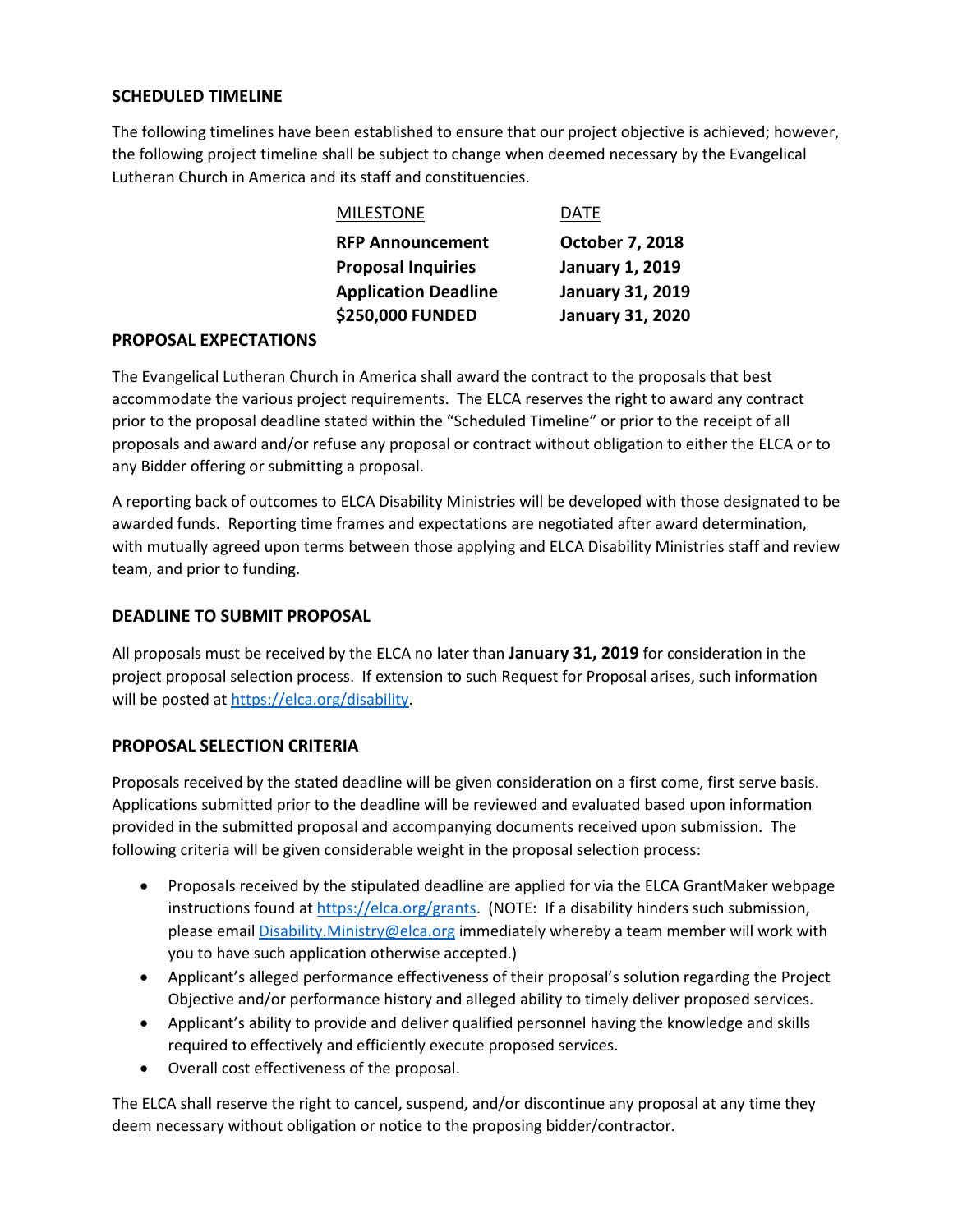#### **PROPOSAL SUBMISSION FORMAT**

Upon applying, the following information should be included as attached documents:

#### **Summary of Bidder background**

- Bidder's Name, Address, and Contact Information (preferred method of communication)
- Date Bidder's company formed and a 501(c)3 letter and/or verification of ELCA group ruling
- Bidder's principal officer names (e.g. Pastor/President, Board Chair, Vice Chair, Secretary, Treasurer) and affixed signature of at least one such representative

#### **Summary of Partner Organization background**

- Partner Organization's Name, Address, and Contact information (preferred method of communication)
- Partner Organization's formed/founded date
- Partner Organization's principal officer names (e.g. Director, Secretary, Treasurer) with at least one affixed signature

#### **Synod Acknowledgement**

If Bidder is an ELCA Congregation or Developing Congregation, the name, title, and signature of the associated synod's representative (i.e. DEM, Assistant to Bishop, Bishop, etc.) acknowledging awareness of the project and selected partner(s).

#### **Proposed Outcome**

- Summary of timeline and work to be completed
- Predicted quantifiable and/or qualitative results expected

#### **Service, Materials and Breakdown of Costs**

- List any, and all, services required for this proposed project and estimated cost
- Detailed list of any, and all, materials needed and the count and cost for each piece of material
- List any services required of the partner organization and/or subcontractor(s) with cost and a description of such services

#### **Cost Proposal Summary**

- A detailed list of all expected costs or expenses related to the proposed project
- A summary and explanation of any other contributing expenses to the total cost
- A summary of the total cost of the proposal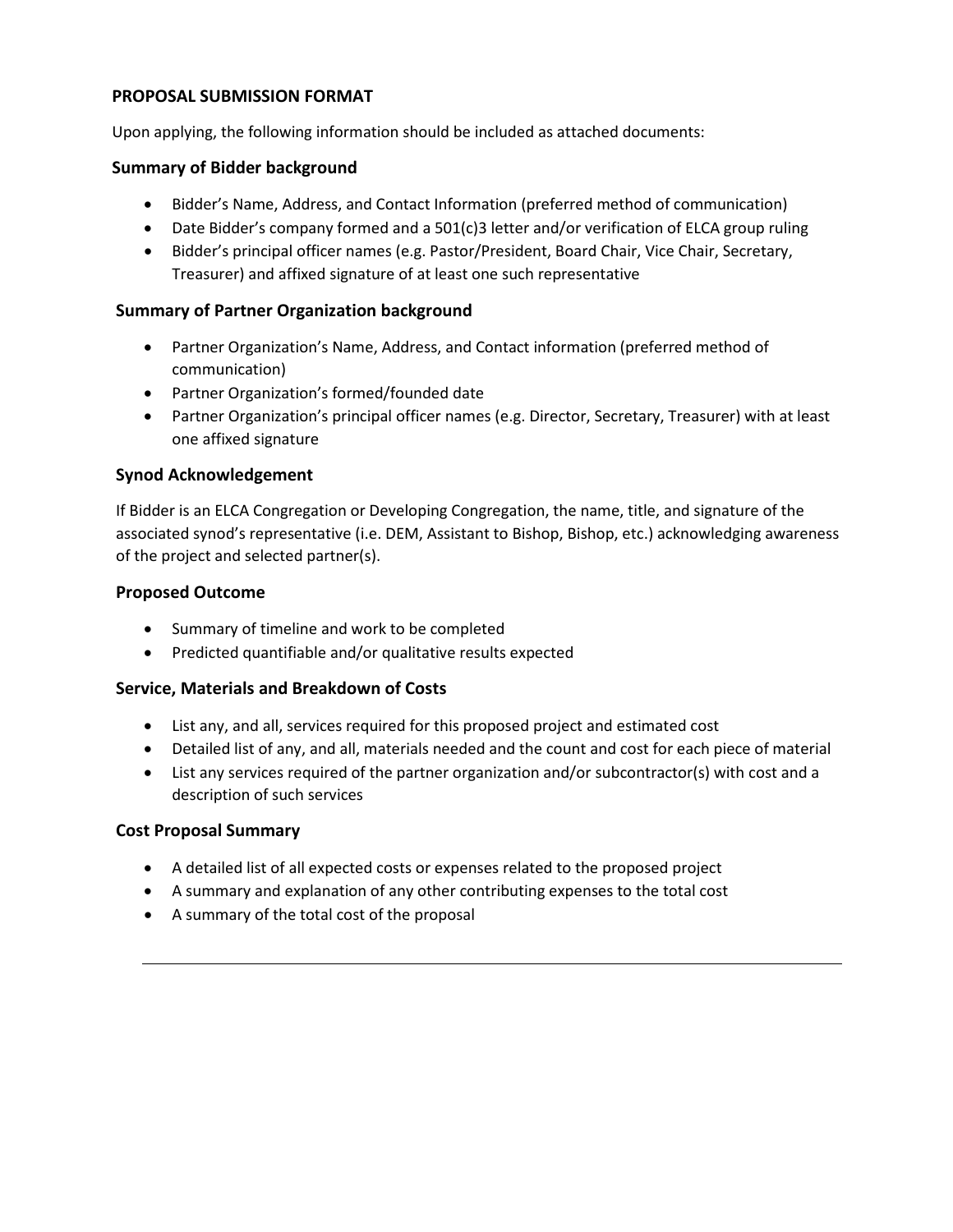#### **RECOMMENDED PARTNERS**

Website: [http://suicidepreventionministry.org](http://suicidepreventionministry.org/)

Contact information: [info@suicidepreventionministry.org](mailto:info@suicidepreventionministry.org)

Sher44@msn.com



**Lutheran Suicide Prevention Ministry** 

"Restoring Hope/Inspiring Action"



NAMI, the National Alliance on Mental Illness, is the nation's largest grassroots mental health organization dedicated to building better lives for the millions of Americans affected by mental illness. Our three-tiered model includes the national office, 48 state organizations, and over 500 affiliates in communities across the country. Most NAMI State Organizations and Affiliates are independent 501(c)3 organizations serving the NAMI mission.

- We educate. NAMI education programs ensure hundreds of thousands of families, individuals and educators get the support and information they need.
- We advocate. NAMI shapes national public policy for people with mental illness and their families and provides volunteer leaders with the tools and skills shape mental health policy in their communities.
- We listen. Our toll-free NAMI HelpLine allows us to respond personally to hundreds of thousands of requests each year, providing free referrals, information and support.
- We lead. NAMI fights stigma and encourages compassion with nationwide and local public awareness campaigns and events.

Across the country, thousands of trained NAMI volunteers bring peer-led programs to a wide variety of community settings, from churches to schools to workplaces. With the unique understanding of people with lived experience, these programs and support groups provide outstanding free education, skills training and support.

To find the NAMI near you, please go to [https://www.nami.org/local.](https://www.nami.org/local) For more information on our programs and support groups, please go to<https://www.nami.org/Find-Support/NAMI-Programs>

A few additional NAMI resources and partnership opportunities:

- Say It Out Loud: A downloadable toolkit that will start a conversation about mental health. <https://www.nami.org/sayitoutloud>
- NAMIWalks: Community events all around the country that raise awareness of mental illness and funds for local services.<https://www.namiwalks.org/>
- Stigma*free* Company: NAMI's partnership initiative to challenge, highlight and cultivate a company culture of caring and enhanced engagement around mental health. <https://www.nami.org/stigmafreeco>